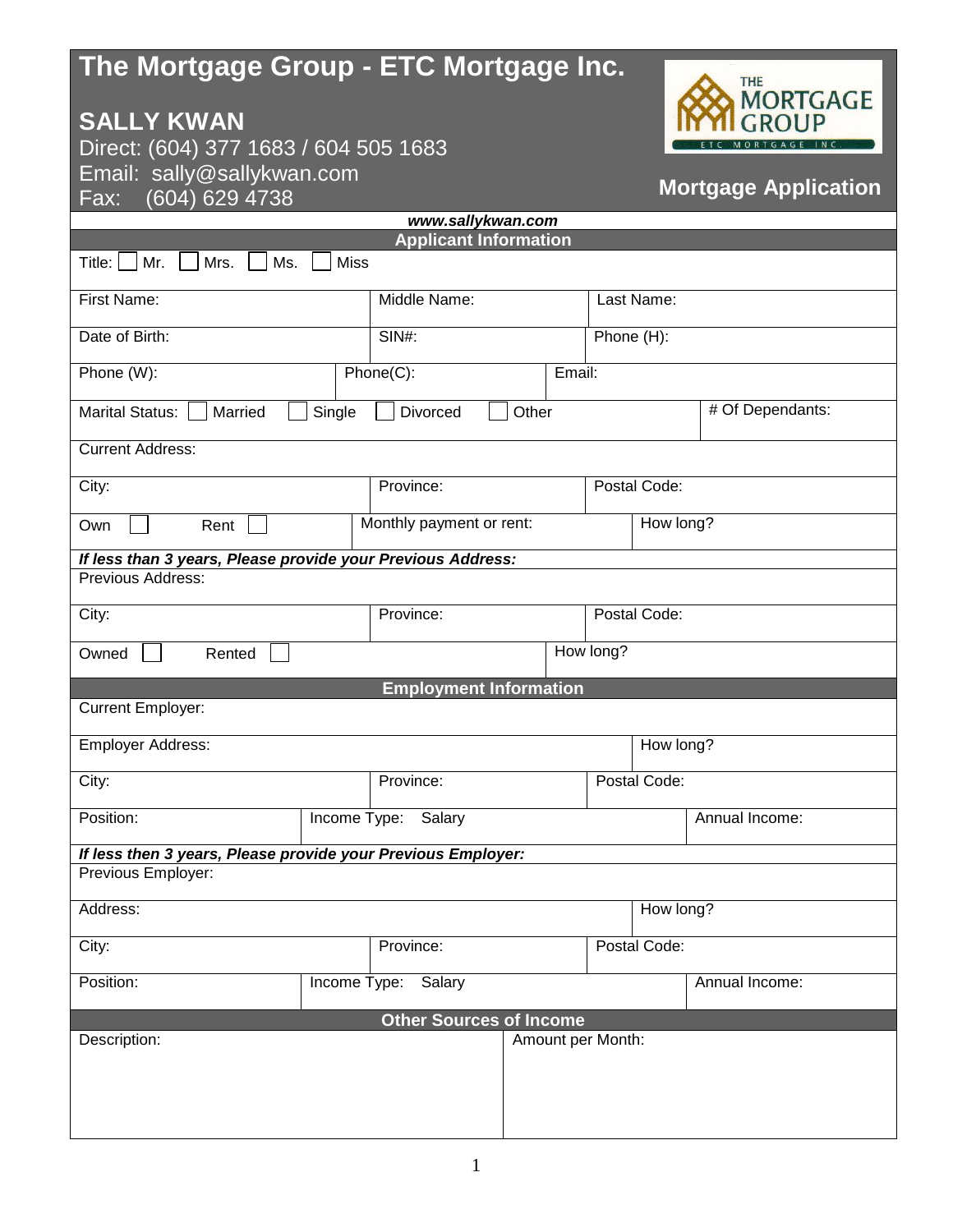| <b>Co-Borrower, if Applicable</b>                                              |                             |                                  |              |                |                      |  |  |  |
|--------------------------------------------------------------------------------|-----------------------------|----------------------------------|--------------|----------------|----------------------|--|--|--|
| First Name:                                                                    |                             | Middle Name:                     |              |                | Last Name:           |  |  |  |
| Date of Birth:                                                                 | SIN#:                       |                                  |              |                | Phone (H):           |  |  |  |
| Phone (W):                                                                     | Phone(C):                   | Email:                           |              |                |                      |  |  |  |
| # of Dependants:<br>Other<br>Marital Status:     Married<br>Single<br>Divorced |                             |                                  |              |                |                      |  |  |  |
| <b>Current Address:</b>                                                        |                             |                                  |              |                |                      |  |  |  |
| City:                                                                          |                             | Province:                        |              |                | Postal Code:         |  |  |  |
| Rent<br>Own                                                                    |                             | Monthly payment or rent:         |              |                | How long?            |  |  |  |
| If less then 3 years, Please provide your Previous Address:                    |                             |                                  |              |                |                      |  |  |  |
| City:                                                                          |                             | Province:                        |              |                | Postal Code:         |  |  |  |
| Own<br>Rent                                                                    |                             | How long?                        |              |                |                      |  |  |  |
|                                                                                |                             | <b>Employment Information</b>    |              |                |                      |  |  |  |
| Current Employer:                                                              |                             |                                  |              |                |                      |  |  |  |
| <b>Employer Address:</b>                                                       |                             |                                  |              | How long?      |                      |  |  |  |
| City:                                                                          |                             |                                  | Postal Code: |                |                      |  |  |  |
| Position:                                                                      | Income Type: Salary         |                                  |              | Annual Income: |                      |  |  |  |
| If less than 3 years, Please provide your Previous Employer:                   |                             |                                  |              |                |                      |  |  |  |
| Previous Employer:                                                             |                             |                                  |              |                |                      |  |  |  |
| Address:                                                                       |                             |                                  |              |                |                      |  |  |  |
| City:                                                                          | Province:                   |                                  |              |                | Postal Code:         |  |  |  |
| Annual Income:<br>Position:                                                    |                             |                                  |              |                |                      |  |  |  |
|                                                                                |                             | <b>Other Sources of Income</b>   |              |                |                      |  |  |  |
| Amount per Month:<br>Description:                                              |                             |                                  |              |                |                      |  |  |  |
|                                                                                |                             | <b>Assets</b>                    |              |                |                      |  |  |  |
| <b>Residence Market Value:</b>                                                 |                             |                                  |              |                |                      |  |  |  |
| <b>RRSP Amount:</b>                                                            |                             |                                  |              |                |                      |  |  |  |
| Automobile Market Value:                                                       | Year:                       | Make:                            |              |                | Model:               |  |  |  |
| Savings Account Balance:                                                       |                             | <b>Chequing Account Balance:</b> |              |                | Term Deposit Amount: |  |  |  |
| <b>Bonds Market Value:</b>                                                     | <b>Stocks Market Value:</b> |                                  |              |                |                      |  |  |  |
| Name of Financial Institution & Address:                                       |                             |                                  |              |                |                      |  |  |  |
|                                                                                |                             |                                  |              |                |                      |  |  |  |
|                                                                                |                             |                                  |              |                |                      |  |  |  |
|                                                                                |                             |                                  |              |                |                      |  |  |  |